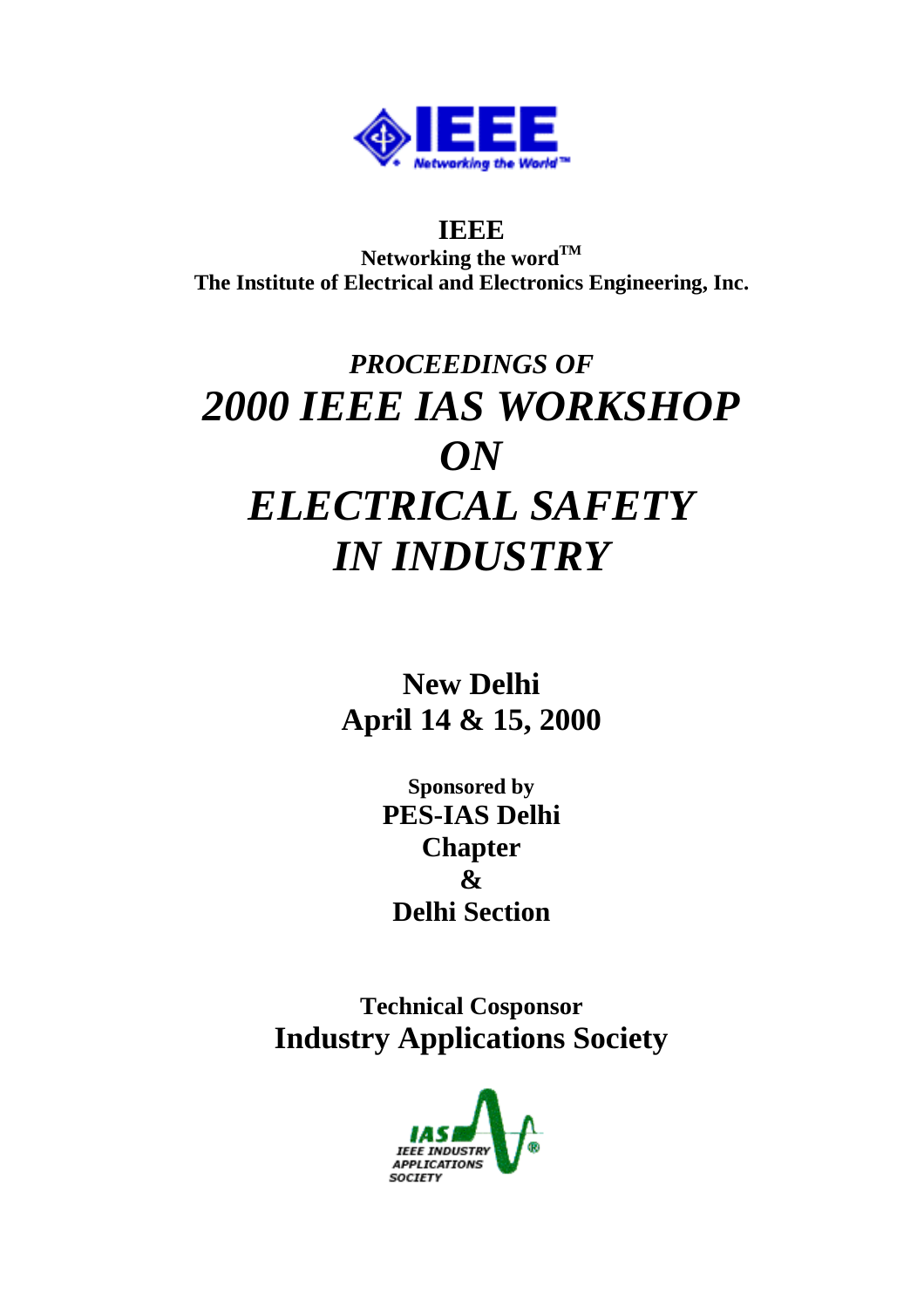# ELECTRICAL STATUS SPACE FOR CLEARING PROCEDURES IN ELECTRICAL INSTALLATIONS

Electrical Engineering Dept., University of Rome "La Sapienza" Italy

## *Abstract*

**Maintenance personnel must take the clearing procedures , operating the necessary steps to assure that the system or portion of the system on which they plan to work is in an electrically safe working condition [1].**

**The accepted, reliable way to provide safety is to de-energize the equipment first, then to connect the equipment to ground so that it cannot be re-energized. If there is no electrical power, there is no risk of electrical injury.**

**Complexity of the electrical system normally determines the level of detail planning required for system clearing procedures. The clearing procedures should be completely written, checked and understood by all persons involved before applying them to any portion of the power distribution system.**

**This paper reviews and enhances a previous paper [2]. It investigates the basic concepts and definitions to give prominence to operating bonds and to help the procedureproject. It proposes some simple rules , a graphical representation and an algebraic model of electrical status to execute an autocheck of the clearing procedure. The model allows to memorize visually the logic procedures and to count the necessary locks.**

#### SYMBOLS

The symbols in the Figures and in the text are :

| <b>MVS</b> | Medium Voltage Switchboard                  |
|------------|---------------------------------------------|
| <b>BR</b>  | <b>Bus Riser Unity</b>                      |
| <b>GS</b>  | Ground Switch: in the unity, it operates in |
|            | the opposite side of the bus.               |
|            |                                             |

CB-BI Circuit Breaker Unity with a bus isolator and a ground switch

- CB-DBI Circuit Breaker Unity with double bus isolator
- IS Isolator Switch Unity with a ground switch
- LVCB-DO Low Voltage Circuit Breaker in Draw-Out version

Giuseppe Parise (Member IEEE) Erling Hesla (Life Senior M. IEEE)

- 1 "energized" condition conventionally indicates as "one status " (logic value 1), is the live condition of the electric system or/and of the component; this status can be assumed as the reference condition;
- 0 "open or locally de-energized" condition represents as "zero status " (logic value 0), is the open condition or locally de-energized;
- G "grounded" condition represents as "grounded status " (logic value -1), which is the condition of generally de-energized,
- S "in safety" condition represents as "safe status " (logic value -2), which is the condition of locked grounded and safe deenergized.
- **=** Parity bond, symbol signed on a status of a coupled unity: in a pair of coupled unities (perfect unity), the operation on the one requests the same signed starting status on the other coupled unity
- $\nabla$  Priority bond, symbol signed on a status of a device in an unity : in an unity with a pair of devices, the operation on the one, signed on the starting status, requests the priority of the end status on the other local device

## 1. INTRODUCTION

In order to execute operations of electrical maintenance, on a portion or components of the system, it is necessary to use more elaborate clearing procedures and written switching instructions for systems together with a singleline diagram [1]. Complex power distribution systems that may have several sources into an area require several switching steps to isolate a portion of the system.

"Electrical steady condition" of the electric system, of portion of the system or of electrical equipment, is defined as the "electric status" of the corresponding element. The following is a list of four possible conditions of duty: -"energized" ( symbol 1) , the status of the live condition, -"open" ( symbol 0) , the status of the locally de-energized " or the status the open condition or locally de-energized, - "grounded" ( symbol G),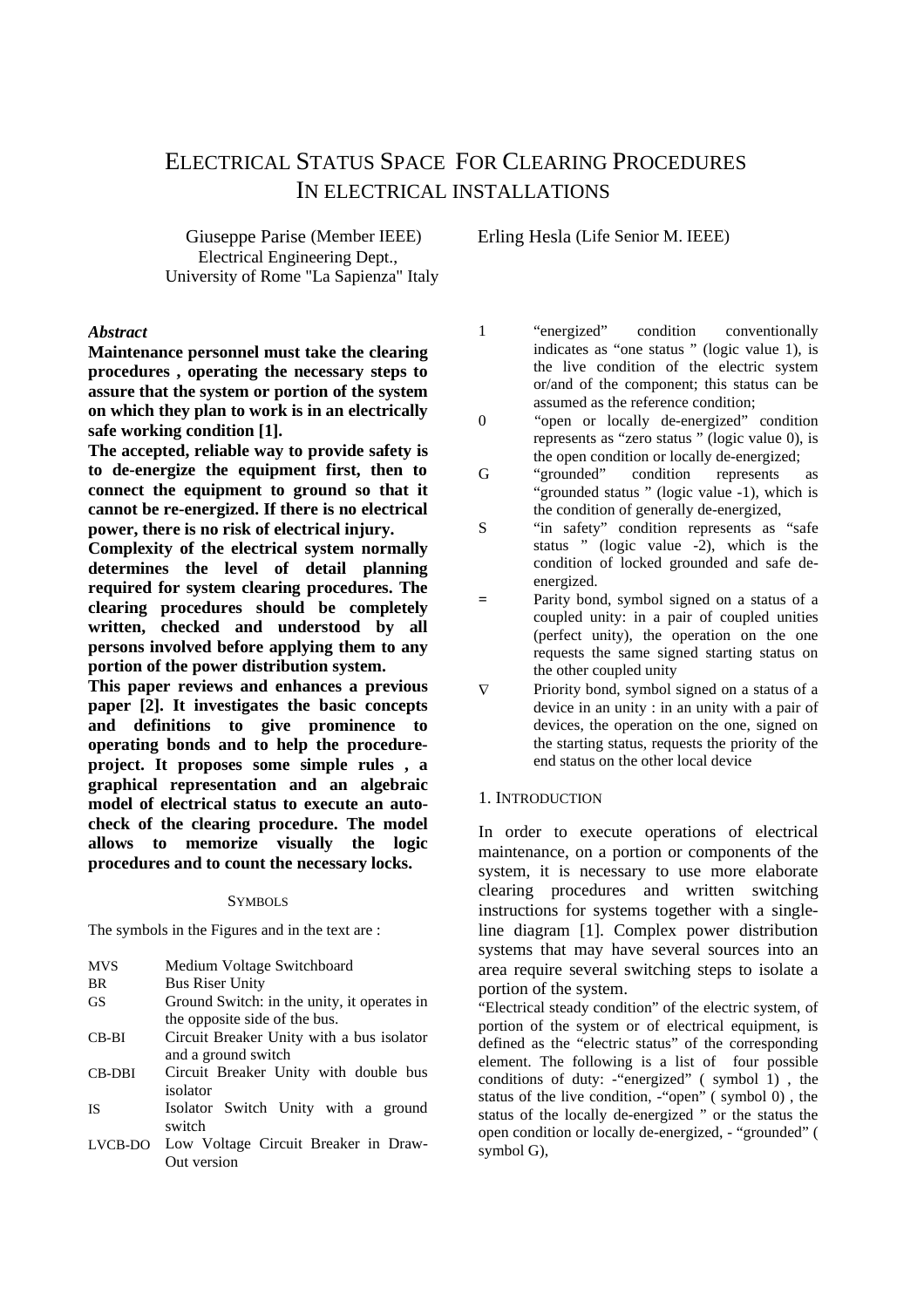the status of generally de-energized, when there are two or more sources in the upstream-side and in the downstream-side; - "in safety" ( symbol S), the "safe status", which is the condition of locked grounded and safe de-energized, that guarantees an electrically safe work condition for the operator. It is really a safety bond, but it is so fundamental that it must be considered a status.

Operating of electrical system, of a portion of the system or of its electrical equipment, means changing the system from a status to another, by use of appropriate devices. Each electrical operation is a transient condition or transition between two status.

In most cases (in Europe belong to medium and high-voltage, in USA belong to low and highvoltage), appropriate devices are adopted to determine and to maintain each electrical status. Devices performances and locks, which fix the status of system, are reported below .

- Circuit-breaker determines two electric status of duty (1,0). It is normally used to guarantee the "1 status" of energized system or component;

- Isolator switch joined to a grounding switch can determine generally three electrical status of duty (1,0,G) . The isolator switch is normally used to guarantee the "0 status" of open or locally deenergized system or component. The grounding switch is used to guarantee the " G status" of generally de-energized system or component;

- Padlocks or similar are used to guarantee the "S status" of locked grounded.



Fig. 1 A sample case of Medium Voltage System

The maintenance operator him-self must be considered as an integral component in the system, so that he must constrain the beginning and all his activity to the system grounded padlocked status, the only one that allows to work easily in a safe condition.

In Figure 1 is shown a sample case of Medium Voltage System of reference. In this single-line diagram it is possible to point out that some MV unities are "perfect unities" , that is independent or without functional bonds with other unities in the clearing procedures. The CB-DBI unity is intrinsically independent: the double bus isolator guarantees the independence of operations on the unity. The load operating IS unity and the own protection CB-BI unity , in the upstream side, are independent also. They are independent considering that are without functional bonds with other unities in the clearing procedures.

Instead, in Fig.1 the pair of darkened unities (protection CB-BI unity and operating IS unity of line) must be considered coupled and together they form a perfect unity. As reference for the following, this coupled pair of unity is shown in Fig. 2 as a case study.



Fig. 2 Case study of Medium Voltage coupled unities as perfect unity. For a clearing procedure example: the start condition of energized system is shown.

The bus systems, supplying the devices, are assumed to be energized up to proven otherwise.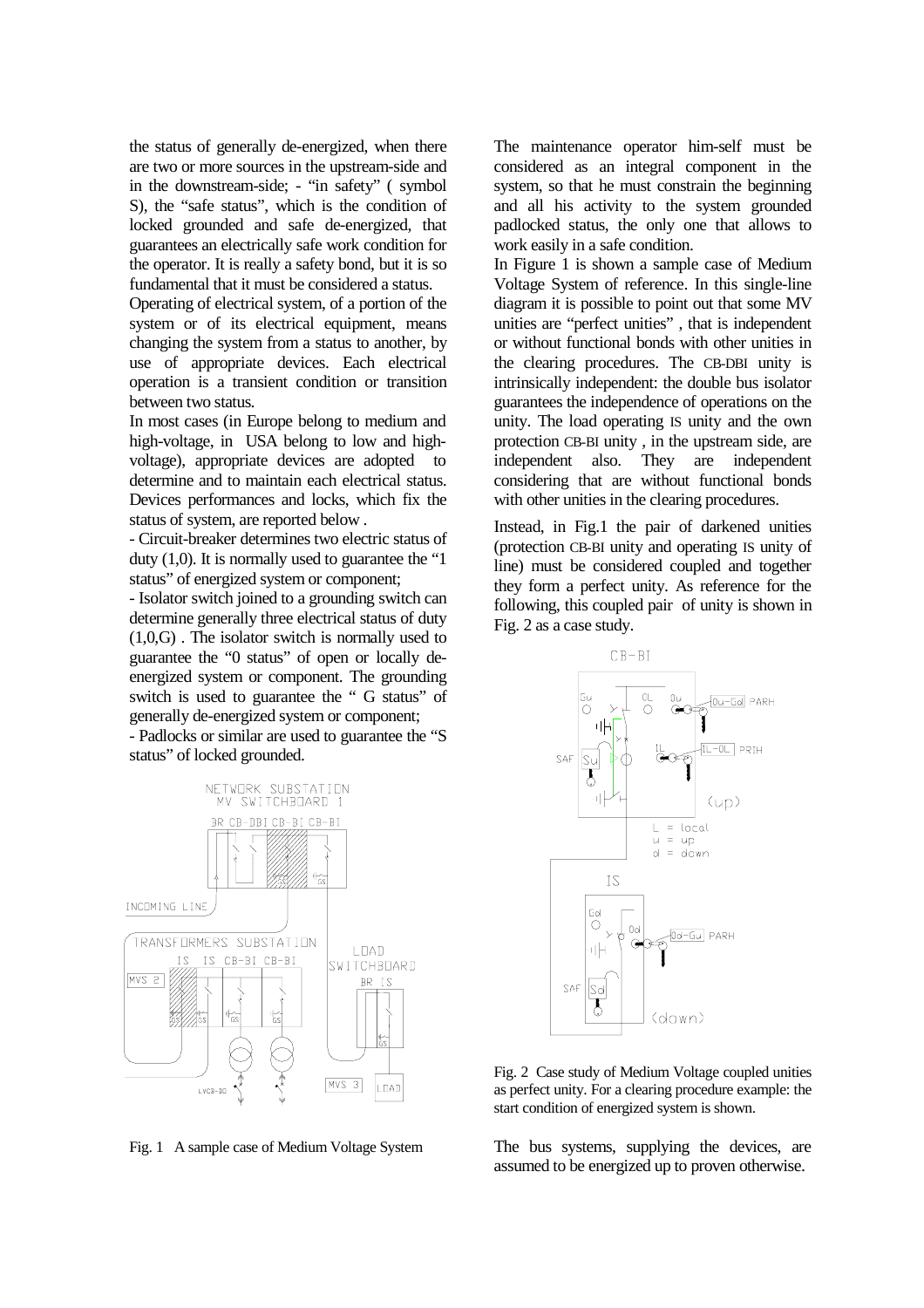Generally, a grounding switch doesn't operate on the bus side, but on the opposite side (line-load). However, the bus riser unity has the particularity of inverting line with bus and vice versa.

## 2. CLEARING PROCEDURES

Some basic elements are identified and discussed in order to fix a general routine or correct sequence of operations and of locks and in order to avoid working incorrectly.

Let us consider the case study of Figure 2 .

In upstream location, there is the CB-BI unity: a pair of devices, a circuit-breaker CB and an isolator-grounding switch IS, is provided for upstream side protection of a MV line.

A priority bond exists, because there is locally the couple of devices, where the CB has the priority of the opening operation on the IS. In the opposite case of closing operation, the priority is of the IS on CB.

In downstream location of Figure 2, an IS unity is provided for downstream side operating of the same line. A parity bond exists between the IS components of the two coupled unities: the operation to the grounded status (G) of the downstream switch IS is constrained to the balanced open status ( parity to 0) on the other coupled components in upstream side, where is the supplying source. The same parity bond there is for the IS of the upstream side, if also in downstream side there is a supplying source.

"Correct procedure" is that which carry out operating in the way and with the right sequence in an electrically safe work condition.

Correct procedure is similar to a relay race , where each condition ( steady and transient condition) is similar to each runner which turns only a portion of total procedure, bringing the "witness" of the game.

Only a condition for time has the witness of game. Each condition is free to go forward or to come back.

"Lockout of safety" is a device that prevents the wrong sequence and consents the right sequence. A "lock" exists for each operation with a bond.

As a worst case, considering the two locations for operating of Figure 2 and considering that should be a source in each side, they exist local locks  $1_{local}$ ,  $0_{local}$ , the crossed locks in two locations  $0_{\text{up}}$ ,  $0_{\text{down}}$ ,  $G_{\text{up}}$ ,  $G_{\text{down}}$  and the safety locks  $S_{\text{un}}$ ,  $S_{\text{down}}$ . Each lock (in example 1local): allows the operating of component 1 (CB) with the key  $(1_{local})$  which is present and locked (bringing the witness)

clears the key with locked operating on the component ( handing over the witness).

So, each condition with witness can lock it-self and hands over the witness. For example, the 0,0 status of the CB-BI unity has the key–witness like the end condition of the game-operation  $G<sub>0</sub>$  – 0,0 , it has also the key–witness like the start condition of the game-operation  $0,0 - 1,0$ . So it is free to change in 1,0 status or in G,0 status: in the first case, for instance, it locks it-self (handing over the witness) and authorizes the operation of the 1 component (CB), which brings the witness.

Owing to the operation with bonds, they are determined three hierarchies of key locks (H).

Each hierarchy H has the own couple of keys "ringed" together.

Let's consider the adjacent couples of operating 1-0, 0-G and G-S

On the operating 1-0 there is a priority bond, when the couple CB IS exists in the same unity: the priority hierarchy is so a local bond.

On the operating 0-G there is a parity bond, when two coupled IS exists ( see Figure2): the parity hierarchy is so a crossed bond. An hierarchy (couple of keys "ringed") exists for each source.

The safety hierarchy exists always considering that it is necessary to put in safety the system.

The priority local hierarchy PRIH determines two keys: one key on circuit breaker and one key on isolators switch, respectively  $1_{local}$ , 0  $_{local}$ " ringed".

- The parity crossed hierarchy PARH determines two keys on isolators switches (Ocrossed, Gcrossed, ringed, where "crossed" is crossed  $0_{up}$  with  $G_{down}$ and  $0_{down}$  with  $G_{un}$ , in the two couple).

-The safety hierarchy SAFH determines one key or padlock on isolators switches  $(S_{crossed}$  where "crossed" is "up" or "down": this key must be considered "ringed" at the man-operator).

3. THE ELECTRICAL STATUS SPACE FOR THE CLEARING PROCEDURES: A GRAPHICAL **REPRESENTATION** 

The electric status of a system , of portion of a system or of electrical equipment, is established by a device or by a combination of these different devices in a protection unity.

A graphical representation is possible to introduce in a "electrical status-space" for the clearing procedures, to study the operations on the devices of the system. So, in this space, it is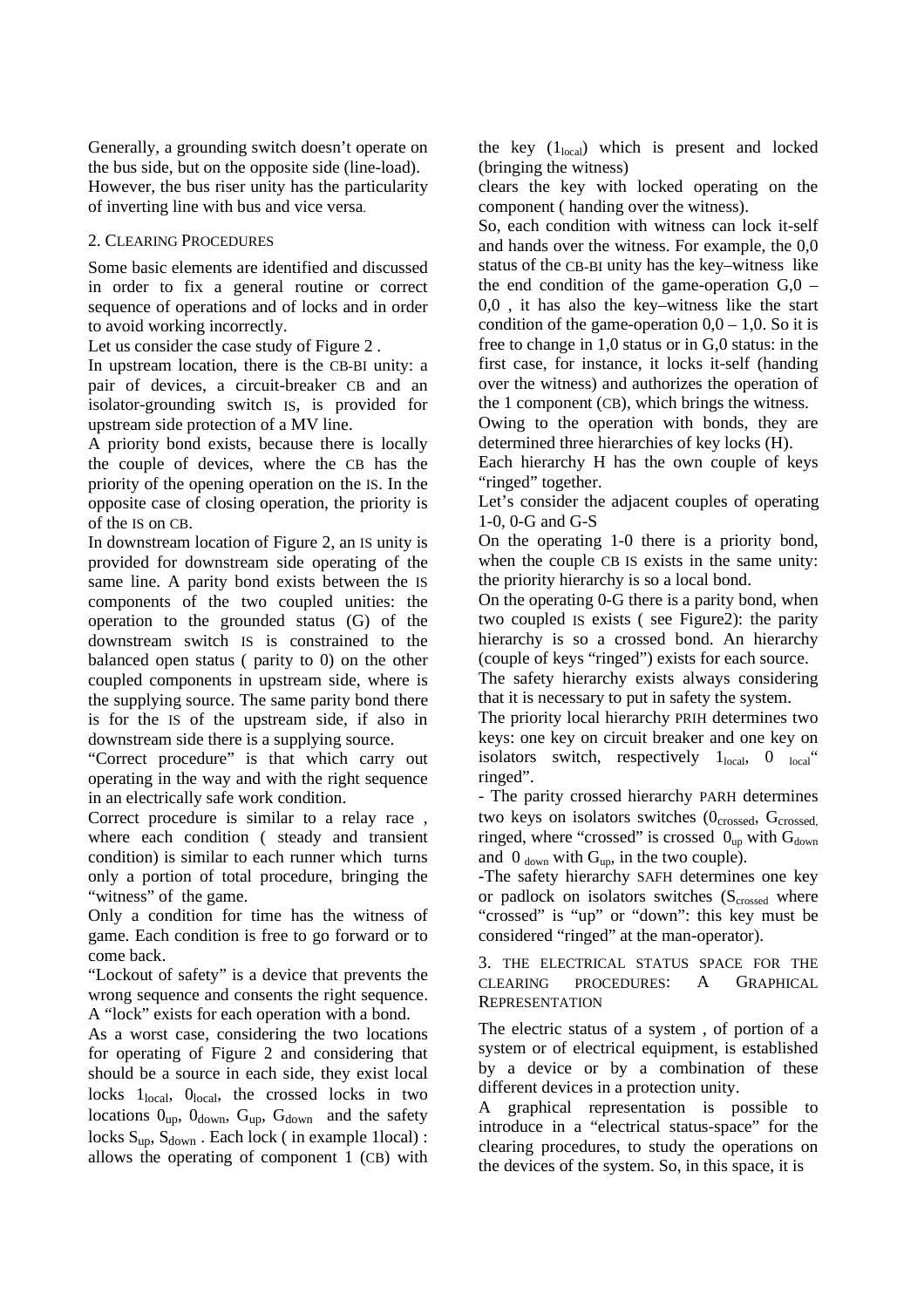possible to establish a correspondence between each device of a MV unity and the axis of the space. The correlation can be fixed on the basis of increasing priority of the local operation versus the energized status: X as first, Y as second and, if it is necessary, Z.

The status of the electric system, of portion of the system or of electrical equipment can be represented in this special space, "the electrical status space for the clearing procedures", where singular points can usefully correspond to the same status. At this aim , to each status 1,0,G,S it is possible to appoint the logic values and coordinates 1, 0,  $G=-1$  and  $S=-2$ , respectively.

In Fig.3a the X-axis is correspondent to a device; the points 1,0, -1 and -2 correspond to the four conditions of the device in a complete clearing procedure. For clearness, conventionally, the coordinates –1 and –2 on the X-axis are reported as G and S in all cases. A pair of devices (see MV unity in upstream location of Fig. 2) can be represented by the X-Y axis on the plane (Fig.3b). The status G and S are reported by one coordinate, owing to the crossing by the 0,0 status is necessary, but they can be indicated as G,0 and S,0.



Fig. 3 Clearing procedures, graphical representation: a) case of a single device, X-axis, b) case of a pair of devices, X-Y-plane. The shown polyline, interconnecting the status coordinates  $1,1 - 1,0 - 0,0 G - S$ , indicates the correct operating sequence in the clearing procedure. It is shown the priority bond symbol  $\nabla$ .

It is evident that operations between the 1, 0, G and S status must have the natural order indicated in the direction of the safe status and vice versa.

# *3.1 Case study of a Medium Voltage Unity without bonds ( Figure 3a).*

Let us consider in Figure 1 the load operating unity, equal as constitution to MV unity in downstream location of Fig. 2.

The operations on the single device IS, joined to a GS, are represented on X-axis : the Fig.3a shows the four conditions.

*3.2 Case study of a Medium Voltage protection unity with a priority bond( Figure 3b): local operating 1,1 – 1,0- 0,0 and vice versa.*

Let us consider in Figure 1 the protection CB-BI unity upstream the load, equal as constitution to MV unity in upstream location of Fig. 2.

In Figure 3b the devices pair of the circuitbreaker (Y-axis for priority) and of the isolatorgrounding switch (X-axis) is shown on the status space. Generally, a devices pair of a circuitbreaker and of an isolator-grounding switch allows :

- to energize the part or the component of the electrical system ( coordinates 1,1 on the X-Y plane ); - to locally de-energize the same part or component (coordinates 0,0 of the X-Y plane).

The closing of circuit-breaker ( operation- vector from 0-status to 1-status) is constrained to the 1 status of the isolator, which must be ready to be energized. In the Figure 3b the symbol of the priority bond  $\nabla$  is signed on the 0 status of the CB operation-vector, parallel to Y-axis

The circuit-breaker ( Y-axis) has the priority in the 1-status and it is the first that allows to be opened. In other words, on Fig. 3b it is very easy to see that the correct operation-vector shall be from 1,0 to 1,1.

Therefore, the opening of an isolator (operationvector from 1-status to-0 status) is constrained to the 0-status on the circuit-breaker. So on the 0 status the isolator is evidently the first that allows to be closed. In other words, on Fig. 3b it is very easy to see that the correct operation-vector shall be from 1,0 to 0,0.

In a logic sequence for a X-Y devices pair from all energized status  $X, Y = 1, 1$  to reach to all open status  $X, Y = 0, 0$ , it is necessary to operate the transient condition  $X, Y = 1,0$  and in synthesis from to 1,1-status to 0,0-status the sequence is 1,1; 1,0; 0,0 and vice versa 0,0; 1,0; 1,1. It is to prevent the transient condition  $X, Y = 0,1$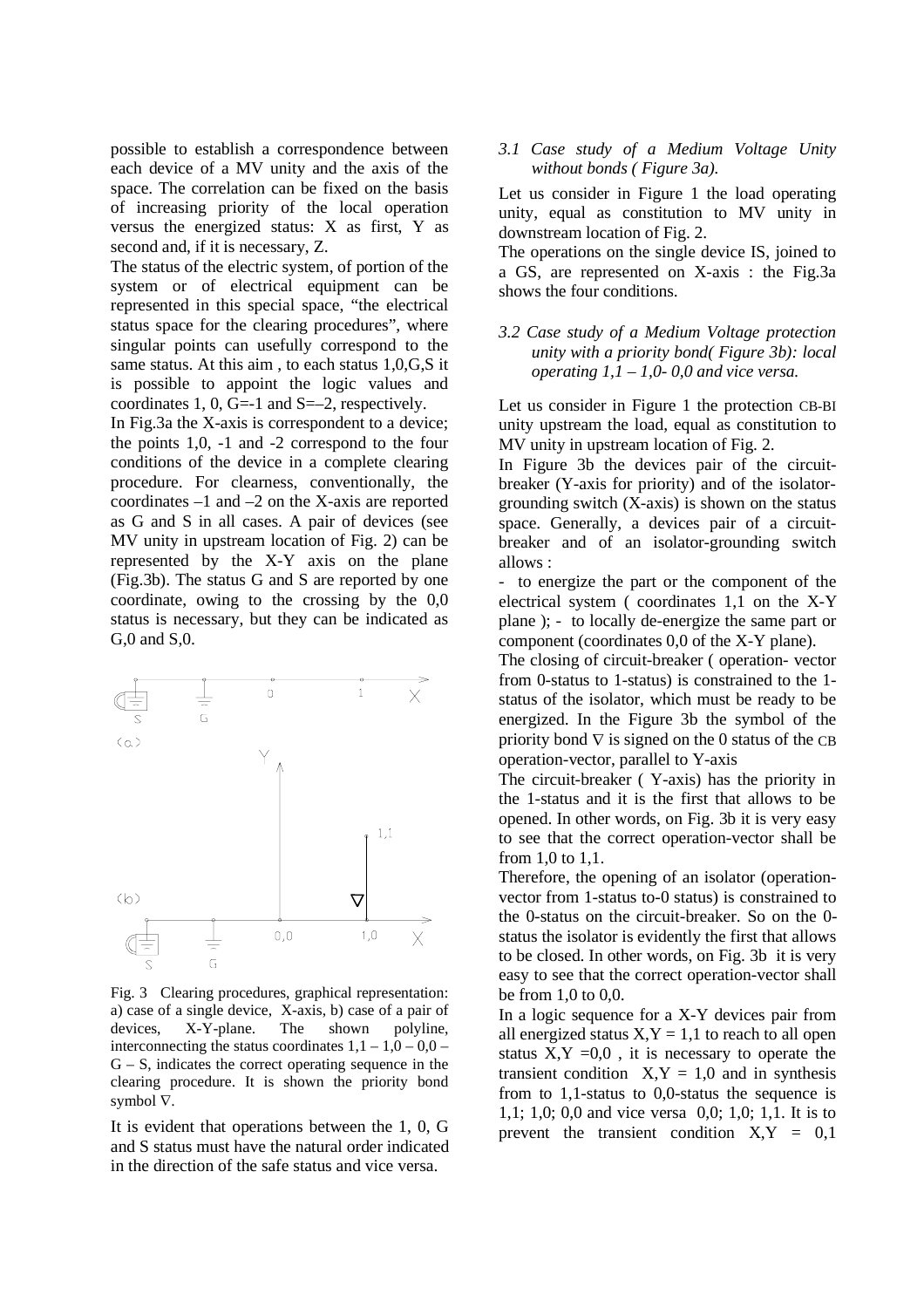

Fig. 4 Case study of Fig.2 on the status-space: it is shown the start condition of energized unities: a) case of single source - b) case of double source. One arrow is shown for each source. The symbols = of the parity bond and  $\nabla$  of the priority bond are opportunely signed.

*3.3 Case study of two coupled Medium Voltage unities with priority and parity bonds (Figure 4): local operating and* c*rossed operating in two locations*

For grounded status (G) of an isolator-grounding switch it must be considered, if there is a power source on the line side, upstream or downstream side. Figure 4 shows the case study of Fig.2 in a representation on the status-space. The start condition of energized unities is shown: the status of the MV unity in the upstream location is represented by the coordinates 1,1 on the plane X,Y; the status of the MV unity in the downstream location is represented by the coordinates 1 on the X-axis, a line connects these two points.

In Fig.4a the case of single source (on upstream side): on the connection line one arrow is shown for the single source. One symbol of parity bond is reported on the X-axis of the switch downstream side on the 0 status of the operation-vector between 0,0 and G,0 status. The bus on the down-side unity shall be energized only if the isolator switch is in closed position, as the start condition.

In Fig.4b the case of double source (on upstream side and on downstream side): on the connection line two arrows are shown for the two sources. Two symbols of parity bond are reported on the X-axis of two switches on the transient operation between 0,0 and G,0 status.

The connection line and the presence of the arrows shall follow the change of the status by the clearing operations.

The parity bond characterizes the crossed operating: the operation-vector to the grounded status (G) of an isolator is constrained to start from the balanced open status (parity to 0) on the other coupled isolator:  $0_{up}$  = 0  $_{down}$  status. To allow the complete de-energized status, it is important to remark that the coupled components determine the operating in two locations, up and down side, ( not locally operating).

So in the grounded status the grounding switch has the priority to be opened.

The grounded status need the logic sequence  $0_{up}$ ,  $0<sub>down</sub>$ ,  $G<sub>down</sub>$ ,  $G<sub>up</sub>$  status. The Figure 5 shows the operations of the clearing procedure to follow for changing the general energized status into the safe status.

Similarly, it is possible to study the case of the perfect unity in Fig.1 constituted by the unity couple of the transformer CB-BI and the LVCB-DO. The case is similar to that of Fig. 4b, but adopting to axis X-Y also for the LVCB-DO.

#### 5. AN ALGEBRAIC MODEL. CONCLUSIONS

The status of the system or of part of the system , that is possible to see in a graphic representation, is possible to verify algebraically by the logic value, sum of the status indices ( 1,0,G,S) of each device, considering that only zero isn't considered in sum to another logic value ( for instance,  $0+G=G$ ).